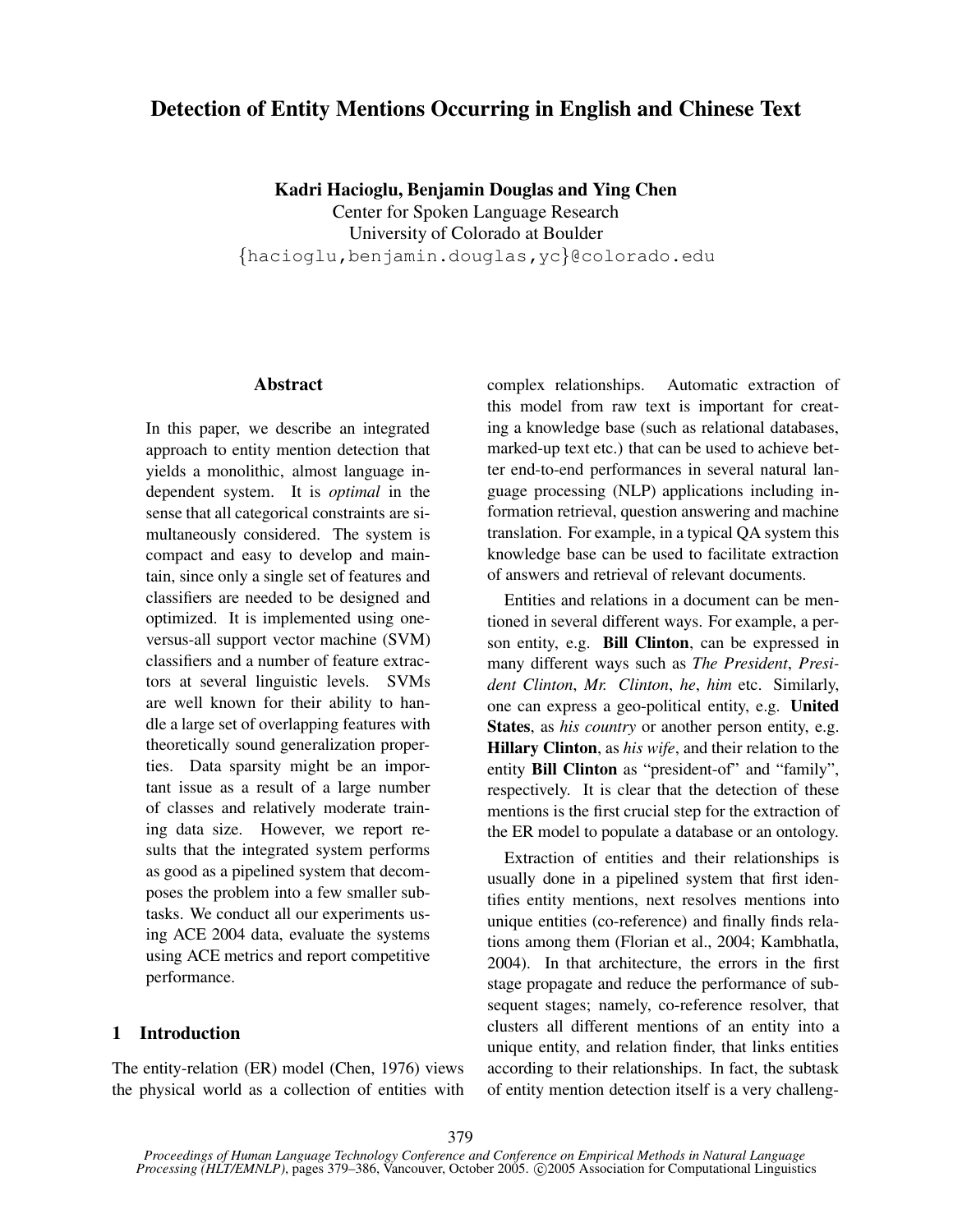Table 1: Categorical structure of entities in ACE program

| <b>Entity Mention</b>      |  |           |         |  |
|----------------------------|--|-----------|---------|--|
| Entity                     |  |           | Mention |  |
| $Sub-Type$ $Class$<br>Type |  | Type Role |         |  |

ing subtask since respective expressions can have relatively complex syntactic and categorical ("semantic") structures. That is, entity mentions in a body of text can occur in relatively complex embedded constructs with many attributes. Table 1 illustrates the categorical structure of an entity mention as specified in the Automatic Content Extraction (ACE) program run by NIST (ACE, 2004). Compared to the previous years the number of entity types and subtypes is greater.

The following segment of a sentence provides a typical example of the annotation:

**[**The **[[**Jordanian**]** military**]** spokesman**]** added ...

For simplicity, the entity mention attributes are excluded. The annotation clearly shows the embedded structure of entity mentions. We identify three entity mentions as *The Jordanian military spokesman*, *Jordanian military* and *Jordanian*.

Due to its complex nature, it is not uncommon that the mention detection task itself is also divided into a number of smaller sub-tasks. However, in this paper, we adopt an integrated classification approach to this problem that yields a monolithic structure. This allows all attributes, which define the categorical ("semantic") structure of a mention, to be jointly considered. The system has the ability to achieve better performance in principle provided that there is "enough" data to train, is easier to maintain and develop, and has a single set of features and classifiers to be engineered. All possible class labels are obtained by filling in the values of each attribute in the label **etype subtype class mtype role**, where, to avoid confusion, **etype** and **mtype** are used to denote entity and mention types, respectively.

Our data representation requires segmenting documents into sentences and then tokenizing sentences into words and punctuation. Each word is then assigned a label depending on its role in the mention. This data representation reduces the problem to a tagging task. For each token in focus, we create a number of features at lexical, syntactic and semantic levels. Additionally, we augment those features using features from external resources (e.g. named entity taggers, gazetteers, wordnet). We train a number of one-versus-all classifiers (Allwein et. al, 2000) using SVMs (Vapnik, 1995; Burges, 1998). During testing, classification of each token is performed in a greedy left-to-right manner using a finite-size sliding context window centered at the token in focus (Kudo and Matsumato, 2000).

This approach yields a large number of classes and a large number of overlapping features. We used a machine learning framework based on SVM classification since a large number of classes (in a oneversus-all set-up) and a large number of overlapping features can be easily handled with good generalization properties. We argue that data sparsity and computational complexity is not as severe as it might be expected in the other machine learning methods that are based on maximum likelihood parameter estimation. In other words, we claim that the large set of classification labels and training data sparseness are not major drawbacks. To provide evidence for this we also consider an approach that divides the task into relatively simpler tasks with considerably smaller numbers of labels. The approach yields a pipelined structure in which the decisions in earlier stages are used in later stages. We report results that the integrated approach performs similar to, and in some cases, even slightly better than the pipelined structure.

We also implement a novel post-processing scheme based on an entity base (EB) created from the tagged test data. This is motivated by the fact that an entity is identically referenced several times in a document. However, depending on the capitalization information of the entity mention and context in which it occurs, the entity can be missed at several positions in the document. A simple postprocessing algorithm that checks untagged tokens with low confidence against the EB is implemented. In doing so, it is highly likely that some of those missed entities could be identified. This is expected to reduce misses at the expense of false alarms. We report results that support our expectation.

The paper is organized as follows. Section 2 describes the ACE 2004 data used for training and evaluation. In Section 3, the problem is explained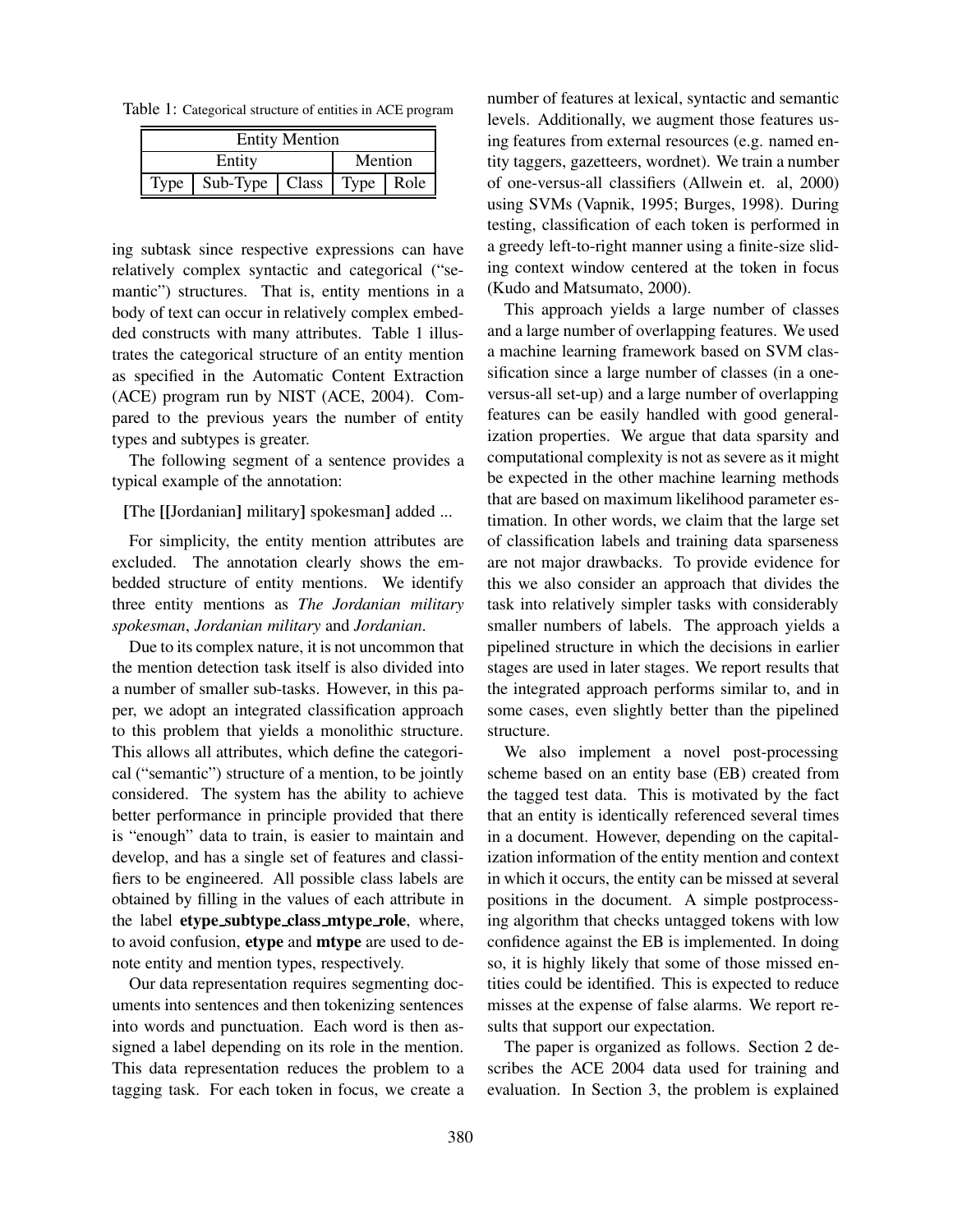Table 2: ACE 2004 corpus statistics for English and Chinese text.

| Language | Train                            | Test                            |
|----------|----------------------------------|---------------------------------|
| English  | $\tilde{\phantom{1}}$ 150K words | $\tilde{\phantom{a}}$ 50K words |
| Chinese  | $\tilde{\phantom{1}}$ 150K words | $\tilde{\phantom{a}}$ 50K words |

and its data representation is introduced. Section 4 describes the general system architecture, that consists of a number of feature extractors, a (machinelearned) classifier and a simple post processor. In section 5, the features used for both English and Chinese systems are described. In section 6, we describe an alternative pipelined system. A novel post processing algorithm is introduced in section 7. Section 8 reports experimental results. Concluding remarks are made in the final section.

### **2 ACE Data**

The ACE 2004 corpus consists of various text annotated for entities and relations. This corpus was created by the Linguistic Data Consortiom (LDC) in three languages: English, Chinese and Arabic (with support from the ACE program that began in 1999). Resources for data are newswire reports and broadcast news programs. Table 2 gives train and test statistics of this corpus for English and Chinese languages. Both languages have almost the same amount of data for both training and evaluation.

### **3 Problem Description and Data Representation**

As shown in Table 1, an entity mention is characterized along 5 dimensions; namely *etype, sub-type class, mtype* and *role*. The ACE program specifies seven entity types; *person, organization, geopolitical, location, facility, vehicle, weapon*. All entity types except *person* are further divided into several sub-types. For example, *organization* has *government, commercial, educational, non-profit* and *other* as its sub-types. The *class* attribute describes the kind of reference the entity mention makes to the entity in the world by taking one of the values {*generic, specific, negative, under-specified*} . Entity mentions are further characterized according to linguistic types of references as name (proper noun), nominal (common noun), pronominal (pronoun) and premodifier. The *role* of entity mention applies only to *geo-political* entities indicating the role of the entity in the context of the mention as one of *person, location, organization* and *geo-political*. For further details the reader is referred to (ACE, 2004)

All entity mentions in the original data are XML tagged with their respective attributes. In addition to the full extent of mentions, mention heads are also tagged. Referring to the previous example, the entity mention "The Jordanian military spokesman" which refers to a PERSON has the word "spokesman" as its head. Similarly, the entity mention "Jordanian military" which refers to an ORGANIZATION has the word "military" as its head. If one reduces the problem of entity mention detection to the detection of its head, the nature of the problem changes and the annotation of data becomes flat;

The  $GPE$  Jordanian<sup>]</sup>  $[ORG$  military<sup>]</sup>  $[PER$ spokesman**]** .....

This allows us to consider the problem as a tagging/chunking problem and describe each word as beginning (B) an entity mention, inside (I) an entity mention or outside (O) an entity mention (Ramhsaw and Marcus, 1995; Sang and Veenstra, 1999). However, we believe that the information regarding the embedded structure in which the heads of entities occur is also useful for subsequent stages of an IE system including inference of relations among heads occurring in the same embedded construct. So, in addition to the IOB tags we introduce bracketing tags that might partially recover the embedded structure surrounding the heads. We refer to the following simple example

**[**Javier Trevino**]** was **[**the campaign manager for **[**the **[**ruling party**]** candidate **[**Fox**]** beat **]]**.

to illustrate our tokenwise vertical representation:

#SNT BEG#

| Javier  | <b>B-PER_NAM</b> |
|---------|------------------|
| Trevino | <b>I-PER_NAM</b> |
| was     | $\Omega$         |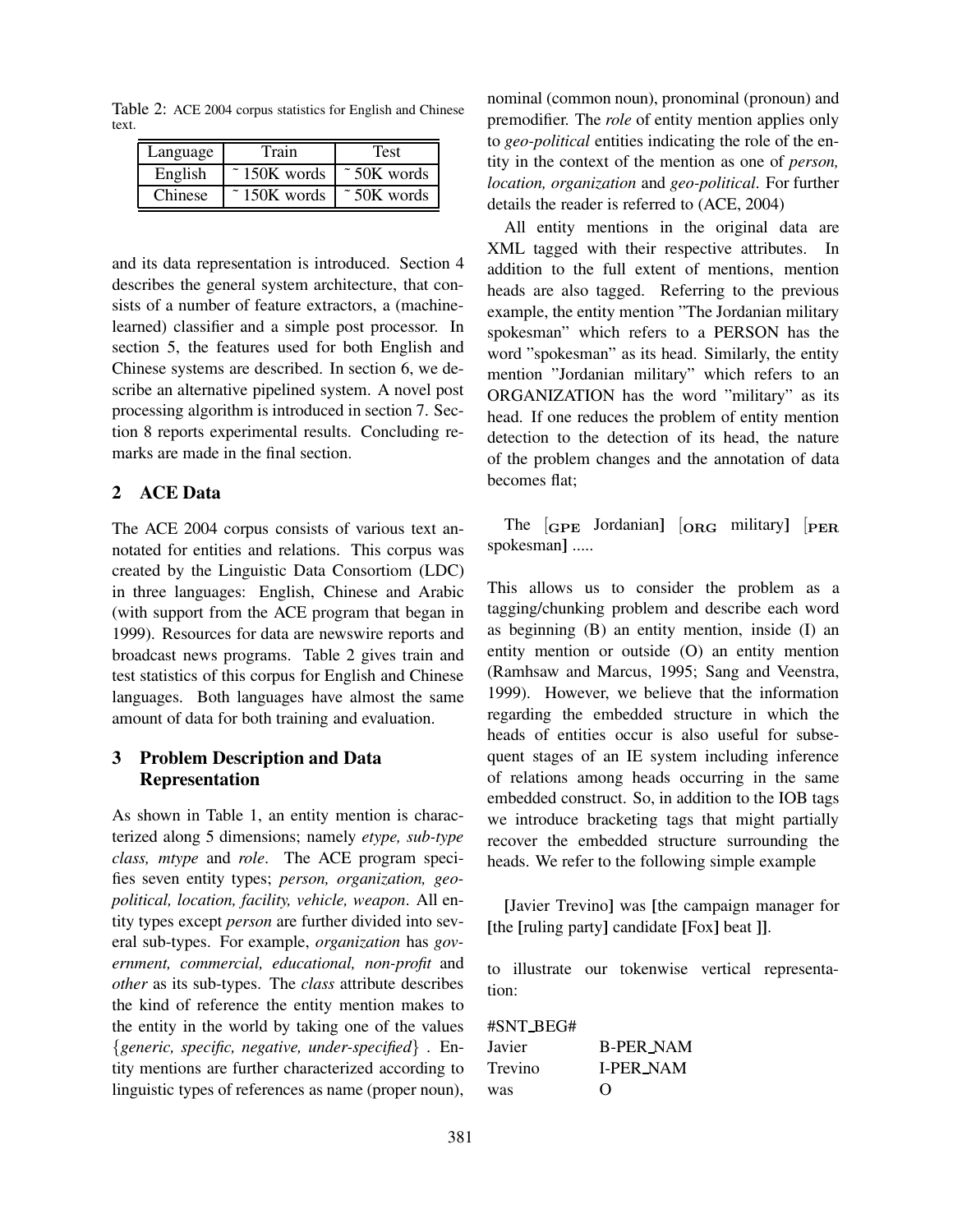

Figure 1: System Architecture

the (\* campaign \* manager B-PER NOM for  $*$ the (\* ruling \* party B-ORG NOM candidate B-PER NOM Fox B-PER NAM beat  $*$ )  $\sim$  0 #SNT END#

If one does not use the bracketing representation, all non-head tokens will be labeled as "Outside". We believe that it is useful to discriminate the tokens that take part in mentions from those that do not occur in mentions.

### **4 General System Architecture**

The general system block diagram is illustrated in Figure 1. It consists of a pre-processor, several feature extractors, a classifier and a post-processing module. Although the architecture is language independent, there are some minor language specific differences in some modules depending on the nature of the language and availability of resources for that language. In the following, we briefly describe both English and Chinese systems and indicate differences between them.

In the English system, the pre-processor segments the documents into sentences. It also includes a caser that restores the capitalization information of text without case (e.g. broadcast news) and a tokenizer that separates contractions and punctuation from words. Tokenized sentences are then processed at different linguistic levels to create features. At this stage, we employ a lexical pattern analyzer, part-of-speech tagger, a base phrase chunker, a syntactic parser, a dependency analyzer, look-up interfaces to external knowledge sources, and external small scale named entity taggers trained on different genres of text with different machine learning algorithms. All features are combined and then input to a classifier based on one-versus-all SVM classifiers. Finally, we perform simple post-processing to make sure that the final bracketing information is consistent.

The POS tagger and BP chunker are trained in-house using the Penn TreeBank. The syntactic parser is the Charniak parser which has models trained on the Penn TreeBank. The dependency analyzer performs dependency analysis using a set of head rules. The software was generously made available to us by the University of Maryland. The look-up interface to external knowledge sources such as WordNet or gazetteers is implemented using simple pattern matching.

In the Chinese system, the pre-processor is slightly different from that of the English system. It (obviously) does not need a caser and considers single Chinese characters as the minimal units of processing. It jointly segments a document into sentences and words. Then, it passes both word and sentence segmentation information to the subsequent stages along with Chinese characters. The SVM-based joint sentence/word segmenter is trained using the Chinese TreeBank (CTB). Linguis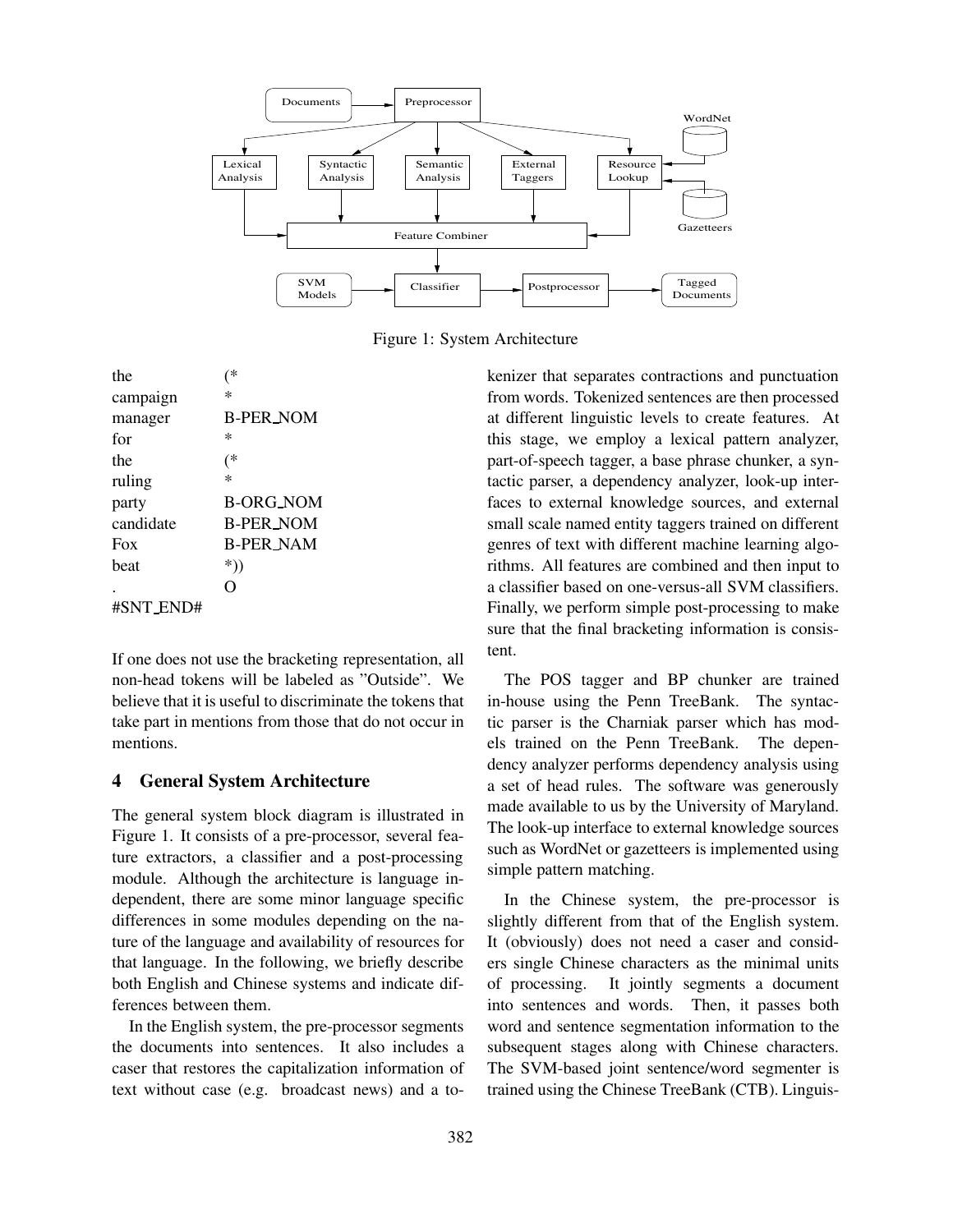tic analysis at different levels is performed in a manner similar to the analysis in the English system. In the Chinese system, the CTB is used to train a SVM-based POS tagger and BP chunker. The syntactic parser is trained on the CTB using Dan Bikel's parser. Dependency analysis is performed as in the English system using a set of Chinese head rules. Several in-house external taggers are trained using SVMs and different corpora. We have used only gazetteers for chinese as external knowledge sources.

## **5 Features**

The following features are used in the English system:

- **tokens**: words in their original and all lowercased forms
- **n-grams**: token prefixes and suffixes of length less than and equal to four
- **lexical patterns**: indicate case information (all lower-case, mixed case, first letter capital, all upper-case), is hyphen, type (numeral, alphanumeral, alpha, other)
- **Part of Speech tags**
- **BP Positions**: The position of a token in a BP using the IOB representation (e.g. B-NP, I-NP, O etc.)
- **Clause tags**: The tags that mark token positions in a sentence with respect to clauses. (e.g \*S)\*S) marks a position that two clauses end)
- **Named entities-1**: The IOB tags of named entities. There are four categories; LOC, ORG, PERSON and MISC. A SVM-based tagger which is trained on CoNLL 2003 shared task data is used.
- **Named entities-2**: IOB tags of named entities found by the Identifinder (Bikel et. al, 1999); a HMM-based named entity tagger with 29 classes
- **Named entities-3**: IOB tags from a named entity tagger trained on MUC-6 and MUC-7 data using only the entity classes PERSON, LOCA-TION and ORGANIZATION.
- **Gazetteer labels**: indicate the name of the list to which the token belongs. Simple pattern matching is employed here.
- **WordNet categories**: concepts or class names in the WordNet 2.0 hypernym hierarchy rooted at "entity" concept. We trace hypernym hierarchies of the two most frequent senses of tokens that are tagged as nouns (NN, NNS, NNP etc.) to the top concepts. We count the number of concepts (that match to ACE entity types and subtypes) that occur in the hypernym hierarchy indicating that *token* is a (kind of) *concept*. The concepts (i.e entity/types/subtypes) with the maximum counts in the top two senses are selected as features (can also be considered as "maybe" labels)
- **Syntactic tags**: patterns of non-terminals and brackets that indicate the position of tokens in syntactic trees.
- **Head words**: words that the tokens depend
- **POS of Head words**:
- **main verb**: the verb at which the dependency parse tree is rooted.
- **Relations**: the grammatical and semantic relations between tokens and their heads.
- **Head word flag**: indicates whether the token plays a role of head in the sentence.

The features used in the Chinese system are

- **tokens**: Chinese characters
- **token positions**: IOB tags that indicate position of characters in words
- **Part of Speech tags**: POS tags of words to which tokens (characters) belong
- **BP Positions**: The position of a token in a BP using the IOB representation (e.g. B-NP, I-NP, O etc.)
- **Named entities-1**: IOB tags of two type of entities; *location* and *person*. A SVM based tagger trained on part of the Sinica corpus from Taiwan is used to generate these features.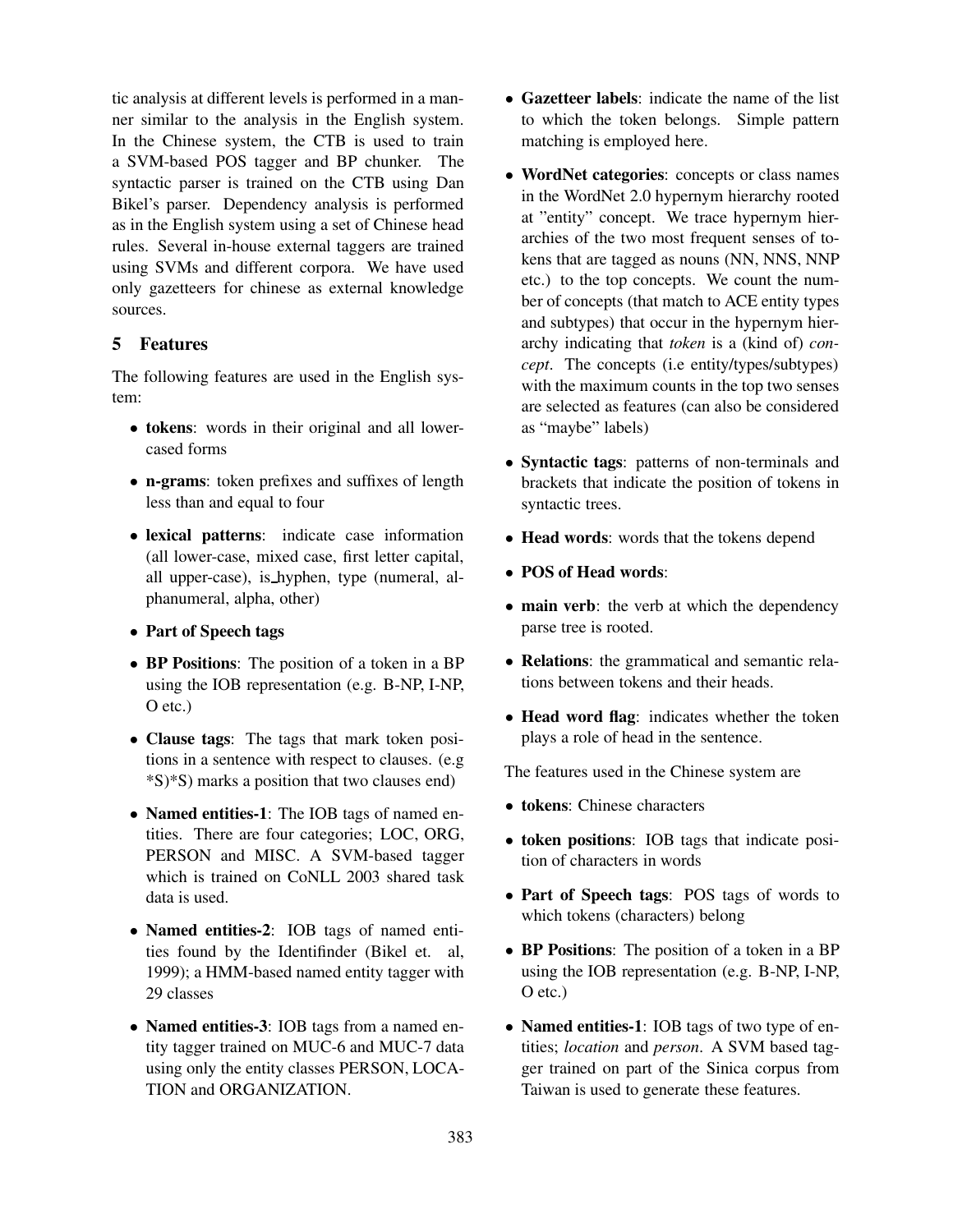- **Named entities-2**: IOB tags of named entities: person, location, organization etc. Another SVM based tagger trained on the People Daily data from mainland of China.
- **Gazetteer labels**: indicate the name of the list to which the token belongs. Simple pattern matching is employed here. Examples are labels that indicate Chinese last name, foreign person last name, first name etc.
- **Syntactic labels**: base phrase chunk labels and paths in syntactic trees
- **Head words**: as determined by Chinese dependency analysis
- **POS of Head words**:
- **Relations**: the grammatical and semantic relations between tokens and their heads.

### **6 A Pipelined System**

As mentioned earlier the structure of entity mention categories is very complex. Considering all attributes together yields a large number of classes. One can argue that the large number of classes and data sparsity is an important issue here that it might have significant effect on performance. However, several attempts to divide the task into simpler subtasks have failed to yield a system with a better performance than that of the integrated system. In this section, we describe one such system.

The system consists of three stages in cascade: (i) entity mention extent detector, , (ii) mention type detector and (iii) entity type, subtype and mention role detector. Referring to the earlier example, the data representation in terms of class labels at each level is as follows:

#### #SNT BEG#

| Javier   | (*    | <b>B-NAM</b>      | <b>PER</b> |
|----------|-------|-------------------|------------|
| Trevino  | $^*)$ | I-NAM             | <b>PER</b> |
| was      | 0     | $\mathbf{\Omega}$ |            |
| the      | (*    | O                 |            |
| campaign | *     | O                 |            |
| manager  | *     | <b>B-NOM</b>      | <b>PER</b> |
| for      | *     | O                 | 0          |
| the      | (*    | O                 | 0          |
| ruling   | (*    |                   |            |

| party          | $^{*}$    | <b>B-NOM</b>       | ORG                |
|----------------|-----------|--------------------|--------------------|
| candidate $*)$ |           | <b>B-NOM</b>       | <b>PER</b>         |
| Fox            | $^{\ast}$ | <b>B-NAM</b>       | <b>PER</b>         |
| beat           | $*)$      | $\left( \ \right)$ | $\left( \ \right)$ |
|                | 0         | $\left( \ \right)$ | $\left( \right)$   |
| #SNT_END#      |           |                    |                    |

where the second column is for the extent labels of mentions in bracketed representation, the third column is for the mention type labels in IOB representation and the last column is for the type labels (subtype and role labels are omitted for the sake of simplicity) of entity mentions in plain representation.

The pipelined system operates as follows. First it detects embedding structure of mention extents. Using that information the second stage identifies the type of mentions. In the final stage, the system identifies entity types, subtypes and mention roles using information (as features within context) from previous stages. Finally we combine all information into entity mention attributes and resolve inconsistencies by simple postprocessing.

Here, we have not done any feature selection specific to each stage. Instead we used the same features in all stages. One can argue that this is not the optimal set up for a cascaded system; separate feature design and selection should be made for each stage. Also we acknowledge that there are several other ways of dividing the task into smaller, simpler subtasks. Although we have not explored all possible pipelined architectures with all possible feature selections , we conjecture that the data sparsity is not as big an issue in SVMs as expected to be in the other machine learning algorithms based on maximum likelihood parameter estimation such as those based on maximum entropy (ME) or conditional random fields (CRF) frameworks.

### **7 A Novel Post-Processing Method**

In our experiments, we have consistently observed that the identical mentions of a unique entity are missed depending on the missing capitalization information, unseen context and errors in feature extraction. For example, although the *name* mention of *person* "Eminem" is captured at several positions in the document, the entity mention "eminem" is missed, probably, due to its missing capitalization.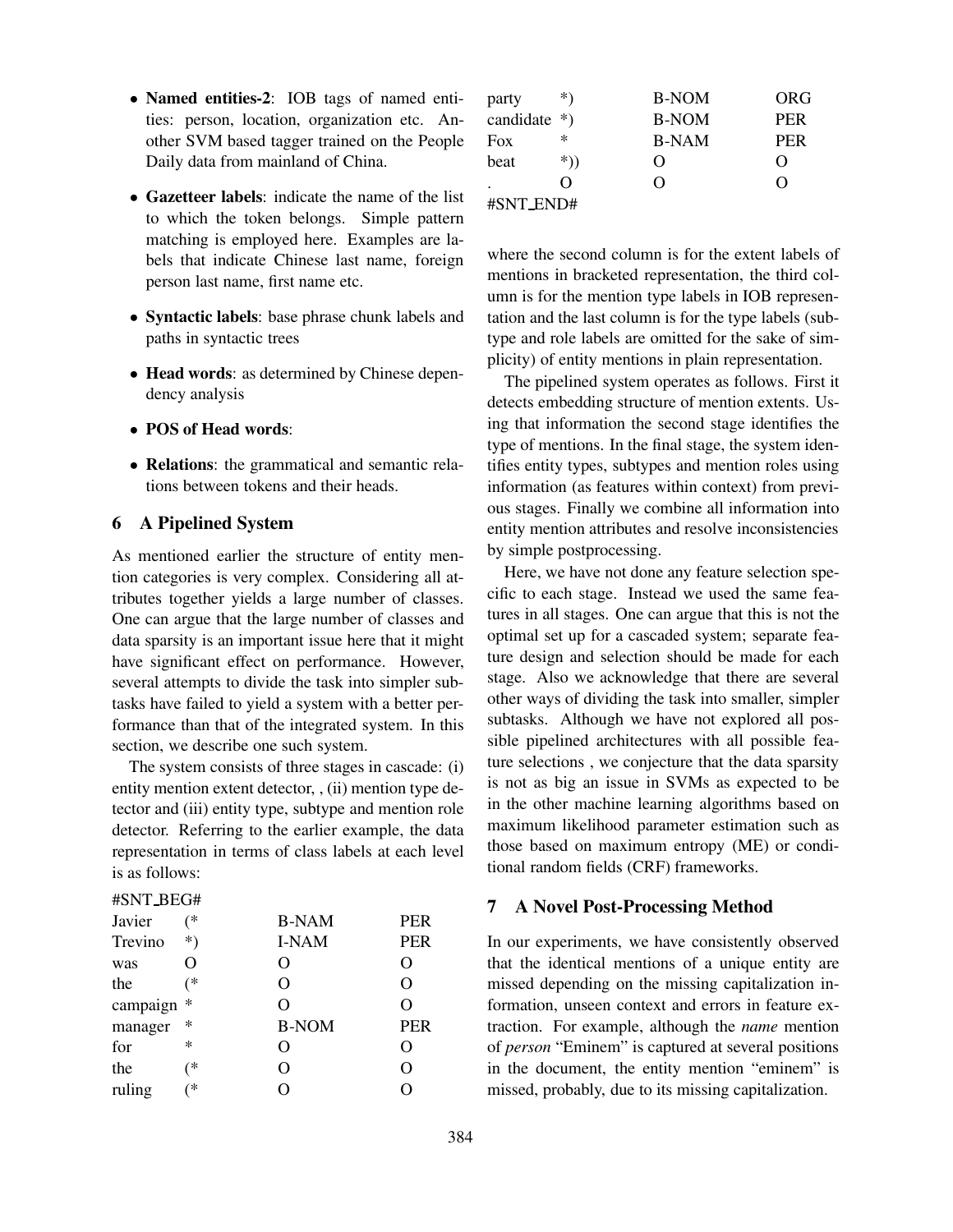Table 3: Statistics on ACE 2004 data.

| Language       | <b>Train Samples</b>       | Test Samples      | # Joint Classes | # Pipelined Classes |  |                             |
|----------------|----------------------------|-------------------|-----------------|---------------------|--|-----------------------------|
|                |                            |                   |                 | Extent              |  | MType   EType-SubTypey-Role |
| English        | $\tilde{\phantom{1}}$ 167K | ~ 61K             | 384             | 24                  |  |                             |
| <b>Chinese</b> | $\approx$ 307K             | $\tilde{ }}$ 105K | 374             |                     |  |                             |

As a solution we propose a post-processing method that is based on an entity base (EB) created from the tagged text. We populate the EB with all entity mentions (particularly with those that have *name* values) identified in the text. After we create the EB, we tag the text again by case insensitive pattern matching. We determine all tagged tokens that were initially left untagged or tagged with a different label by the SVM classifier. Using the SVM output (distance from separating hyperplane) as a confidence measure, we accept or reject the new tag based on a preselected threshold.

#### **8 Experiments and Results**

In this section, we describe the experiments conducted and results obtained using the ACE 2004 data. The number of training and test examples, which are words/punctuations in English and characters in Chinese, are summarized in Table 3. The number of classes in the joint task and in each pipelined subtask are also included.

In the first set of experiments we evaluated our integrated system and investigated the performance with respect to broad classes of features introduced in section 5, by adding one group of features at a time. Grouping of features into broad classes were done as follows:

- baseline features: tokens
- lexical features: POS, lexical patterns
- syntactic features: base phrase chunks, syntactic tree features
- "semantic" features: heads and grammatical relations
- external features: features from external resources; e.g. wordnet, gazetteers, other entity taggers etc.

Table 4: English system performance with respect to broad classes of features; lex: lexical features, syn: syntactic features, sem: "semantic" features, ext: external features,  $F_{uw}$ : unweighted F-score,  $F_w$ : weighted F-score, ACE: ACE value.

| Feature class            | $F_{uw}$ | $F_{w}$ | ACE  |
|--------------------------|----------|---------|------|
| baseline (tokens)        | 56.5     | 54.8    | 36.1 |
| baseline+lex             | 76.8     | 86.7    | 75.6 |
| baseline+lex+syn         | 76.9     | 87.4    | 76.8 |
| baseline+lex+syn+sem     | 77.1     | 87.8    | 77.6 |
| baseline+lex+syn+sem+ext | 82.0     | 90.7    | 82.9 |

The results are summarized in Table 4 and Table 5 for both English and Chinese systems. Both unweighted and weighted F-scores, and also ACE values are reported. It is interesting to note that significant gains were achieved by simple lexical and external features when they are added. The degree of improvement by using computationally intensive syntactic and dependency analysis is marginal. This might partly be due to the type of features derived from parse trees and partly due to the mismatch of the genre of text to the text on which the syntactic chunker and parser is trained. Since the dependency analysis is based on the syntactic analysis using a set of head rules, the extracted dependency based features might also be inaccurate. Although we observed moderate improvement for English, those features slightly hurt the performance of the Chinese system. This is because of the fact that the Chinese syntactic parser performs relatively worse than the English syntactic parser.

Table 6 presents the integrated and pipelined system performances using all features extracted for English and Chinese. Post-processing results are also included. It shows notable performance improvement with the recovery of many misses by post-processing. It should be noted that, in the pipelined architecture the post-processing is performed twice; at both mention and entity levels.